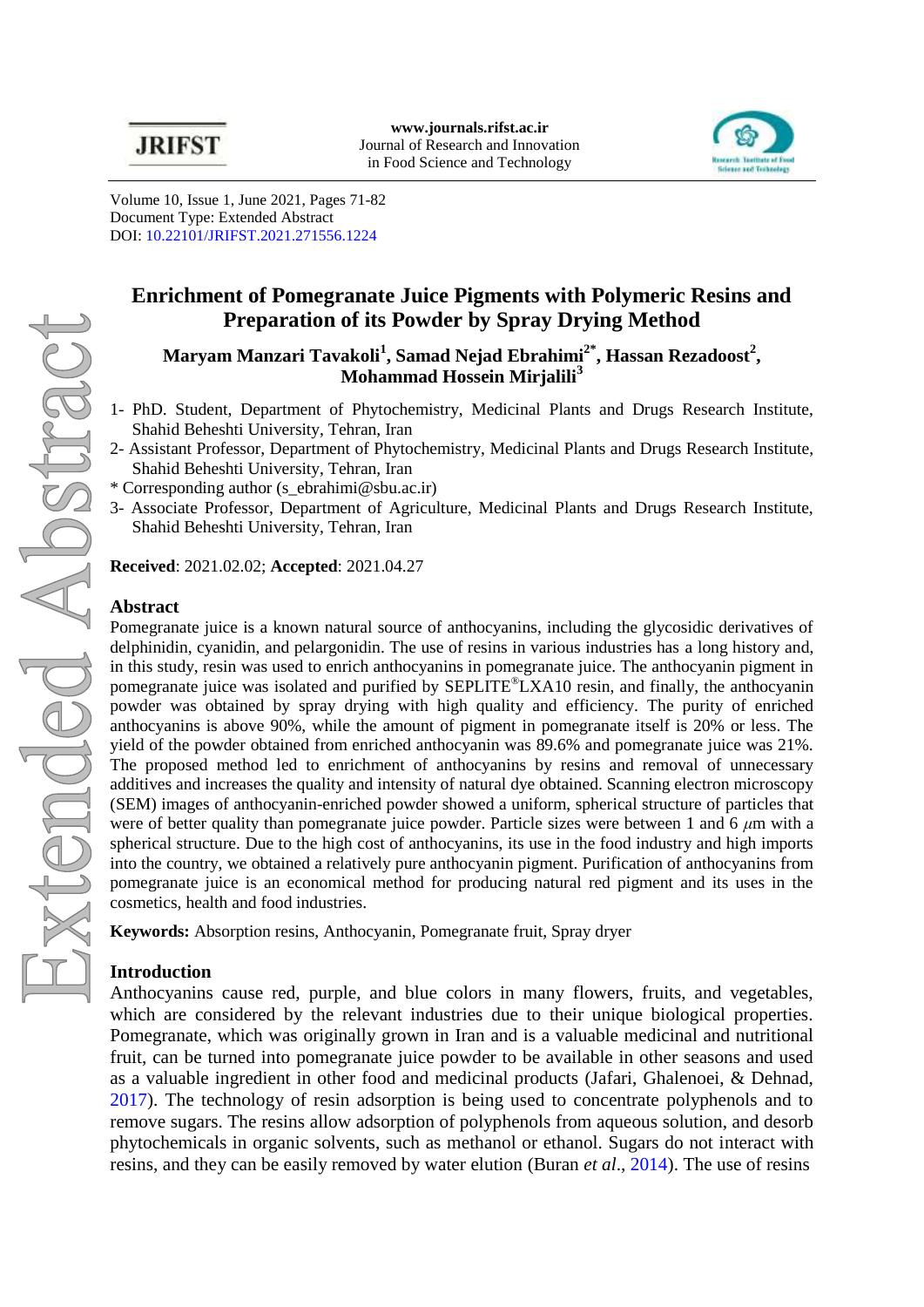in various industries has a long history and, in this study, the resin was used to enrich anthocyanins in pomegranate juice.

#### **Materials and methods**

In this study, SEPLITE® LXA10 resin was used for isolation and enrichment of anthocyanin pigments in pomegranate juice, and then anthocyanin powder was obtained by spray drying. For this purpose, the resin was soaked in ethanol, then was treated with degassed water to remove ethanols from the resin surface. Then, the pomegranate juice was loaded onto the resin and allowed to interact between the resin and the pomegranate juice. In order to separate the phenolic and anthocyanin materials adsorbed on the resin, the resin was washed by different ratios of water-ethanol solvent by gradient elution system to desorb the material from the resin surface. Based on the spectrophotometric results, pomegranate juice and the fraction with the highest amount of anthocyanin were mixed with maltodextrin in ratios of 1:1, 1:2, 1:3, and 1:4 and turned into powder by spray drying. The powders were examined by spectrophotometer (UV-Vis), scanning electron microscope (SEM), and high-performance liquid chromatography (HPLC). Total monomeric anthocyanin pigment content of powders determined by the pH differential method, which is a rapid and simple spectrophotometric method based on the anthocyanin structural transformation that occurs with a change in pH (colored at pH 1.0 and colorless at pH 4.5).

#### **Results and discussion**

The results showed that the best ratio of maltodextrin for microencapsulation of pomegranate juice anthocyanins is 1:4. At lower ratios of maltodextrin, anthocyanin particles adhered to the walls of the dryer, thereby reducing the production efficiency of anthocyanin powder. Our results showed that, the purity of pomegranate powder is 20% or less, while the amount of pigment in the enriched anthocyanins is above 90% [\(Fig.](#page-1-0) 1). According to the results of total monomeric anthocyanin pigment content measurement by pH-differential method, the amount of anthocyanin in pomegranate juice and enriched anthocyanin powder is 2.37 and 11.21 mg/L, respectively. The results of SEM images showed, enriched anthocyanin powder has spherical structure with particle size of 1 and 6 *μ*m.

<span id="page-1-0"></span>



Pomegranate juice powder Enriched anthocyanin powder **Fig. 1.** Comparison of enriched anthocyanin and pomegranate juice powder

#### **Conclusions**

Due to the high cost of anthocyanins, its use in the food industry and high imports into the country, we obtained a relatively pure anthocyanin pigment. The results of HPLC, SEM, total monomeric anthocyanin pigment content, and apparent color intensity in enriched anthocyanin powder indicate the success of enrichment of anthocyanins with SEPLITE® LXA10 resin and the amount of anthocyanin in pomegranate juice after enrichment with this resin to increase significantly. Purification of anthocyanins from pomegranate juice is an